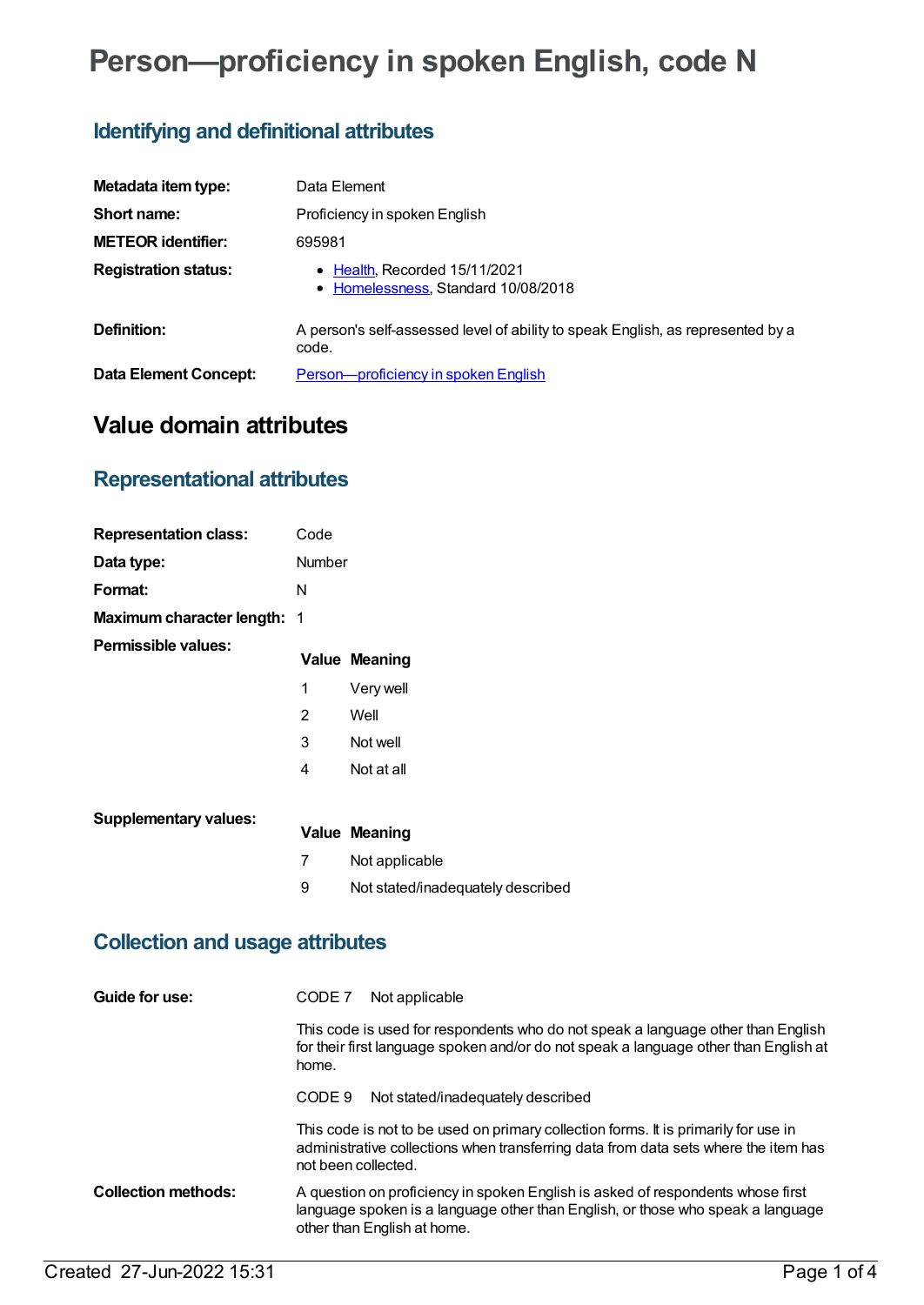#### **Source and reference attributes**

| <b>Submitting organisation:</b> | Australian Institute of Health and Welfare                                                                                                                                                                                   |
|---------------------------------|------------------------------------------------------------------------------------------------------------------------------------------------------------------------------------------------------------------------------|
| Origin:                         | ABS (Australian Bureau of Statistics) Standards for statistics on cultural and<br>language diversity 1999. ABS cat. no. 1289.0. Canberra: ABS. Viewed 27 October<br>2017, http://www.abs.gov.au/Ausstats/abs@.nsf/mf/1289.0. |
| <b>Reference documents:</b>     | ABS 2016. Language standards, 2016. ABS cat. no. 1200.0.55.005. Canberra:<br>ABS. Viewed 27 October 2017.<br>http://www.abs.gov.au/ausstats/abs@.nsf/mf/1200.0.55.005                                                        |

#### **Data element attributes**

#### **Collection and usage attributes**

**Collection methods:** This data element is only intended to be collected for people whose first language spoken is a language other than English, or who speak a language other than English at home.

> There are 2 standard question modules for collecting proficiency in spoken English: self-enumerated surveys and surveys conducted by interview.

Self-enumerated survey:

Question: How well [do you] [does the person] speak English?

| $\perp$ |
|---------|
| $\perp$ |
| $\perp$ |
|         |

Interview-based survey:

Question: Do you consider [you speak] [(name)] speaks] English very well, well, not well or not at all?

| $\perp$      |
|--------------|
| $\perp$      |
| $\perp$      |
| $\mathbf{1}$ |
|              |

Generally this would be a self-reported question, but in some circumstances (particularly where a person does not speak English well) assistance may be required in answering this question. It is important that the person's self-assessed proficiency in spoken English be recorded wherever possible.

The standard question modules for proficiency in spoken English should be asked after a language question which identifies people who speak a language other than English. This can be done using the following variables:

- First language spoken
- **Languages spoken at home**
- Main language other than English spoken at home
- Main language spoken at home.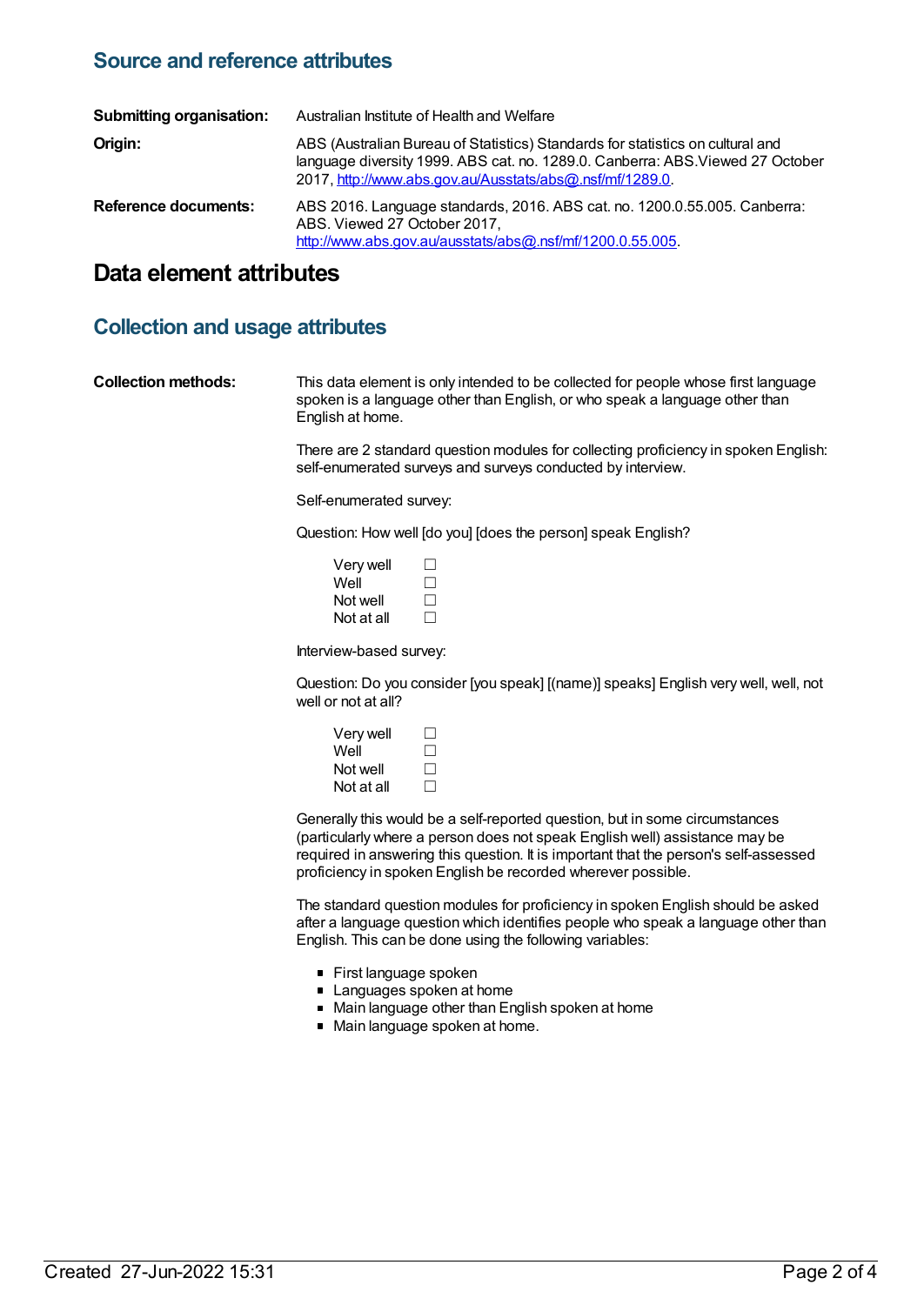**Comments:** For people living in Australia a lack of proficiency in spoken English may impact a person's access to employment, education and other government and nongovernment services. This data element is used primarily to identify people who may experience disadvantage as a result of a lack of competence in spoken English. This information can be used to assess, measure and monitor service needs.

> In conjunction with the data elements **[Person—Indigenous](file:///content/659402) status, code N, Person** main language other than English spoken at home, code (ASCL 2016) N[NNN] and [Person—country](file:///content/659454) of birth, code (SACC 2016) NNNN; this data element forms the minimum core set of cultural and language variables recommended by the Australian Bureau of Statistics for collection.

#### **Source and reference attributes**

| <b>Submitting organisation:</b> | Australian Institute of Health and Welfare                                                                                                                                                                                   |
|---------------------------------|------------------------------------------------------------------------------------------------------------------------------------------------------------------------------------------------------------------------------|
| Origin:                         | ABS (Australian Bureau of Statistics) Standards for statistics on cultural and<br>language diversity 1999. ABS cat. no. 1289.0. Canberra: ABS. Viewed 27 October<br>2017, http://www.abs.gov.au/Ausstats/abs@.nsf/mf/1289.0. |
| Reference documents:            | ABS 2016. Language standards, 2016. ABS cat. no. 1200.0.55.005. Canberra:<br>ABS. Viewed 27 October 2017,<br>http://www.abs.gov.au/ausstats/abs@.nsf/mf/1200.0.55.005.                                                       |

#### **Relational attributes**

| <b>Related metadata</b><br>references: | See also Person-country of birth, code (SACC 2016) NNNN                     |
|----------------------------------------|-----------------------------------------------------------------------------|
|                                        | • ACT Health (retired), Candidate 19/07/2018                                |
|                                        | • Commonwealth Department of Social Services (retired), Standard            |
|                                        | 20/06/2018                                                                  |
|                                        | • Disability, Standard 15/12/2017                                           |
|                                        | • Health, Standard 06/12/2016                                               |
|                                        | • Homelessness, Standard 10/08/2018                                         |
|                                        | • Tasmanian Health, Standard 27/06/2017                                     |
|                                        | • Youth Justice, Standard 15/02/2022                                        |
|                                        | See also Person-first language spoken, code (ASCL 2011) NN{NN}              |
|                                        | • Community Services (retired), Standard 13/10/2011                         |
|                                        | • Disability, Standard 13/08/2015                                           |
|                                        | • Health, Standard 13/10/2011                                               |
|                                        | • Homelessness, Superseded 10/08/2018                                       |
|                                        | • Housing assistance, Standard 13/10/2011                                   |
|                                        | See also Person—main language other than English spoken at home, code (ASCL |
|                                        | <b>2016) NJNNN1</b>                                                         |
|                                        | • Children and Families, Standard 20/01/2021                                |
|                                        | • Health, Standard 25/01/2018                                               |
|                                        | • Homelessness, Standard 10/08/2018                                         |
|                                        | Supersedes Person-proficiency in spoken English, code N                     |
|                                        | • Community Services (retired), Standard 01/03/2005                         |
|                                        | • Disability, Standard 13/08/2015                                           |
|                                        | • Health, Standard 01/03/2005                                               |
|                                        | • Housing assistance, Standard 10/02/2006                                   |
|                                        |                                                                             |
|                                        |                                                                             |